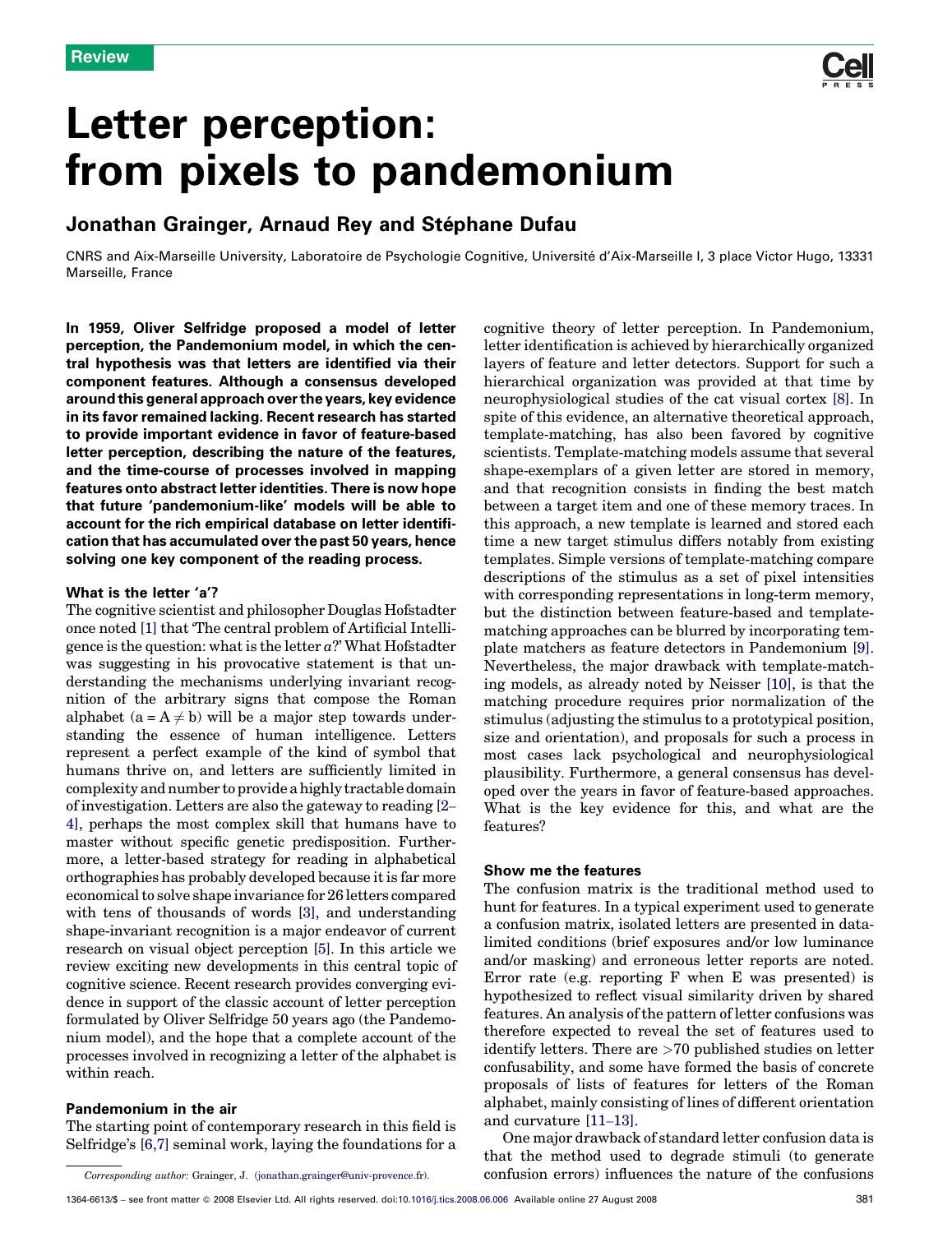<span id="page-1-0"></span>

Figure 1. Illustration of inter-letter similarities (Euclidian distances) revealed by a same-different matching experiment [\[16\].](#page-5-0) (a) A dendogram plot in which the height of connecting bars reflects Euclidian distance (smaller = closer). Inter-letter similarities form clusters shown in different colors. (b) A projection of the same Euclidian distances on a plane [\[44\]](#page-6-0). The original distances in high-dimensional Euclidian space are coded by the color of connecting lines. In both panels it can be seen that letters with specific combinations of simple features group together, such as 'vertical line' plus 'circle' (b, d, g, p, q). This corresponds to the main similarity class obtained by principal component analysis. The second similarity class, corresponding to small curvilinear shapes (a, c, e, o, s), is also visible, in addition to combinations of similarity classes such as 'vertical line' plus one small feature (f, t, i, j, l).

and furthermore confounds perceptual confusions with post-perceptual guessing. In one of the first studies to overcome this drawback, Podgorny and Garner [\[14\]](#page-5-0) used a same–different matching task and showed that the resulting discrimination-time matrix for letters correlated well with judgments of perceptual similarity (see also Ref. [\[15\]](#page-5-0) for confusion matrices expressed as saccade latencies). Furthermore, having response time (RT) as the dependent measure avoids the problem of empty cells and provides a ratio scale that enables the application of more powerful metric analyses. More recently, Courrieu, Farioli and Grainger [\[16\]](#page-5-0) used a Go–NoGo variant of the same–different matching task, with participants responding only when the two letters were different. The discrimination times were transformed into Euclidean distances by using a 'monotonic embedding' technique [\[17\]](#page-5-0). A principal component analysis revealed 25 dimensions, many of which

#### Box 1. The psychophysics of letter perception

The visual world can be described in terms of variations in spatial frequency, that is, changes in luminance across space [\[45\]](#page-6-0). Letters have a broad spatial frequency spectrum, so what part of the spectrum is used to identify letters? Two main techniques have been used to answer this question – measuring identification thresholds for bandpass filtered letters, and measuring variations in identification

thresholds as a function of the bandpass characteristics of a masking stimulus (critical-band masking, [Figure 2](#page-2-0) in main text). The key to both approaches involves comparison of human performance with that of an ideal observer. Letters are better identified with high-pass filters than with low-pass filters, but this is because more information is available in the high-pass stimuli. Ideal observer analysis enables information availability to be equated, hence enabling biases in information utilization to emerge [\[46\]](#page-6-0). The measure of human performance relative to the ideal observer is called efficiency.

On the one hand, several studies have reported that observers identify octave-band wide filtered letters with almost as much efficiency as unfiltered letters for all but extreme (very high and very low frequency) bandpass filters [\[46](#page-6-0)–48]. On the other hand, criticalband masking experiments indicate that only a single channel is used to identify broadband (i.e. unfiltered) letters, with the centre were clearly interpretable as elementary visual features (Figure 1).

#### A new look at features

Two recent articles open up an exciting new perspective for research investigating feature-based letter perception. Pelli et al. [\[18\]](#page-5-0) measured contrast thresholds to Roman letters presented in different fonts, in addition to letters and characters from other languages. The authors expected letters to be identified optimally, like a single feature (i.e. a spatial frequency channel or filter in a grating experiment). This is what would be expected from a template-matching approach. To test this, Pelli et al. [\[18\]](#page-5-0) measured efficiency of letter identification (Box 1) under varying viewing conditions and found that efficiency was independent of stimulus duration, eccentricity and size, but did vary across different alphabets and fonts. The sub-optimal performance

frequency of the channel varying as a function of letter size, font and alphabet [\[21,49\]](#page-5-0). This could be because the presence of noise in the critical-band masking procedure makes it harder to learn to use different spatial frequency channels in the course of an experiment [\[50\]](#page-6-0) or because filtered stimuli force participants to use information that they would otherwise ignore.

This line of research was extended further in the recent work of Fiset et al. [\[20\]](#page-5-0) applying the 'bubbles' technique of Gosselin and Schyns to letter identification. The bubbles technique aims to uncover the parts of the image that are diagnostic of the observer's performance (i.e. correct letter identification). The technique, therefore, not only manipulates spatial frequency filtering, but also explores the significance of different parts of the image. As illustrated in [Figure 2](#page-2-0) (In the main text), the image is first band pass filtered at different channel frequencies and a random set of 'bubbles' is extracted from the filtered letters. The sampled images are summed across frequency channels to generate a 'bubbelized' image presented to observers. Variation in performance is then traced back to information available in the image (coordinate of bubble center) at each frequency band using image classification procedures (least-squared multiple linear regression on spatial coordinates and performance).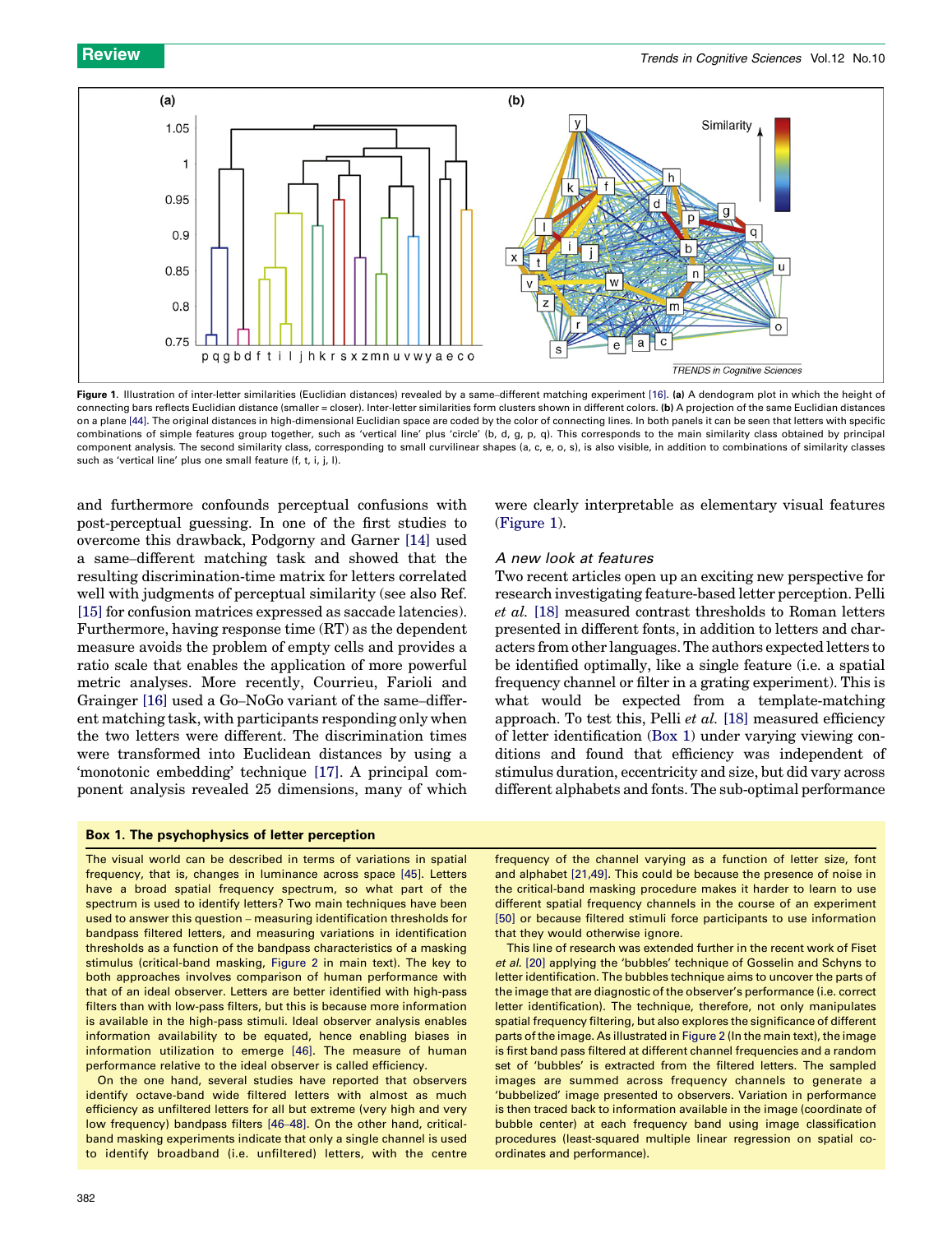<span id="page-2-0"></span>

Figure 2. (a) Illustration of critical-band masking. Broadband letters (top row) are combined with bandpassed noise (middle row) to form a masked letter stimulus presented for identification. Three cycles per letter noise (middle) acts as a better mask than masks formed by either lower (left) or higher (right) spatial frequencies. (b) Illustration of the 'bubbles' technique applied to letters. Letters are first bandpass filtered with a series of five octave-wide spatial frequency channels (top row). Each filtered image is then randomly sampled (randomly selected x and y coordinates), and each sample smoothed by a Gaussian kernel with standard deviation proportional to the channel frequency. This generates a set of 'bubbles' representing parts of the image (middle row), the number and size of which is determined by the channel frequency of the filtered letter in the top row. The bubbles are then used as a spatial window that determines what is extracted from the filtered images (top row) to form the parts of the image shown in the bottom row. The sum of these image parts forms the final bubbelized image of the letter A (right image). Adapted, with permission, from Ref. [\[20\]](#page-5-0).

of human observers was therefore taken to reflect featurebased letter identification, in which identification of the whole is affected by the identification of each component feature. What is it that changes across alphabets and fonts that might be driving these changes in efficiency? Pelli et al. [\[18\]](#page-5-0) found one particular measure that correlated highly with letter identification efficiency. That was perimetric complexity – the square of the length of inside and outside perimeter, divided by ink area (for size invariance). In the absence of independent evidence concerning the nature of the features subtending letter identification, perimetric complexity provided a measure of visual complexity thought to be proportional to the number of features.

The second breakthrough has come from recent research applying Gosselin and Schyns' [\[19\]](#page-5-0) 'bubbles' technique ([Box 1](#page-1-0) and Figure 2) to explore the nature of the critical features for letter perception. The classification images obtained by Fiset et al. [\[20\]](#page-5-0) for 26 lowercase and 26 uppercase Roman letters in Arial font revealed several important pieces of evidence. First, on average only 32% of the printed area of uppe and 24% of lowercase letters was used by observers to identify letters, and the greatest proportion of useful information was apparent in the 2–4 cycles per letter frequency band, in line with estimates from critical-band masking studies [\[21\].](#page-5-0) Second, the analysis revealed that terminations were by far the most

diagnostic piece of information for letter identification, with intersections and horizontal lines providing further significant sources of information for uppercase letters. For example, the letter W was mainly distinguished from other letters by the presence of two terminations, one in the upper left corner and the other in the upper right corner.

#### The time-course of letter perception

Standard behavioral measures of letter identification, such as percentage of correct responses in data-limited conditions and RTs to non-degraded stimuli, all represent the final result of an accumulation of component processes. However, a complete understanding of letter perception must incorporate knowledge about how the component processes develop through time. The masked priming paradigm [\[22\]](#page-5-0) has proven its utility as a tool for examining the earliest phases of visual word recognition (see Ref. [\[3\]](#page-5-0) for review), and has been usefully applied with letter stimuli to separate out the role of visual factors from phonological and articulatory factors in letter identification and letter naming [\(Box 2](#page-3-0)). Masked priming can also be combined with measures of brain activity that provide a moment-to-moment reflection of on-going target processing. In a recent study this combination was used to investigate the time-course of component processes in letter identification [\[23\]](#page-5-0). This work revealed a cascade of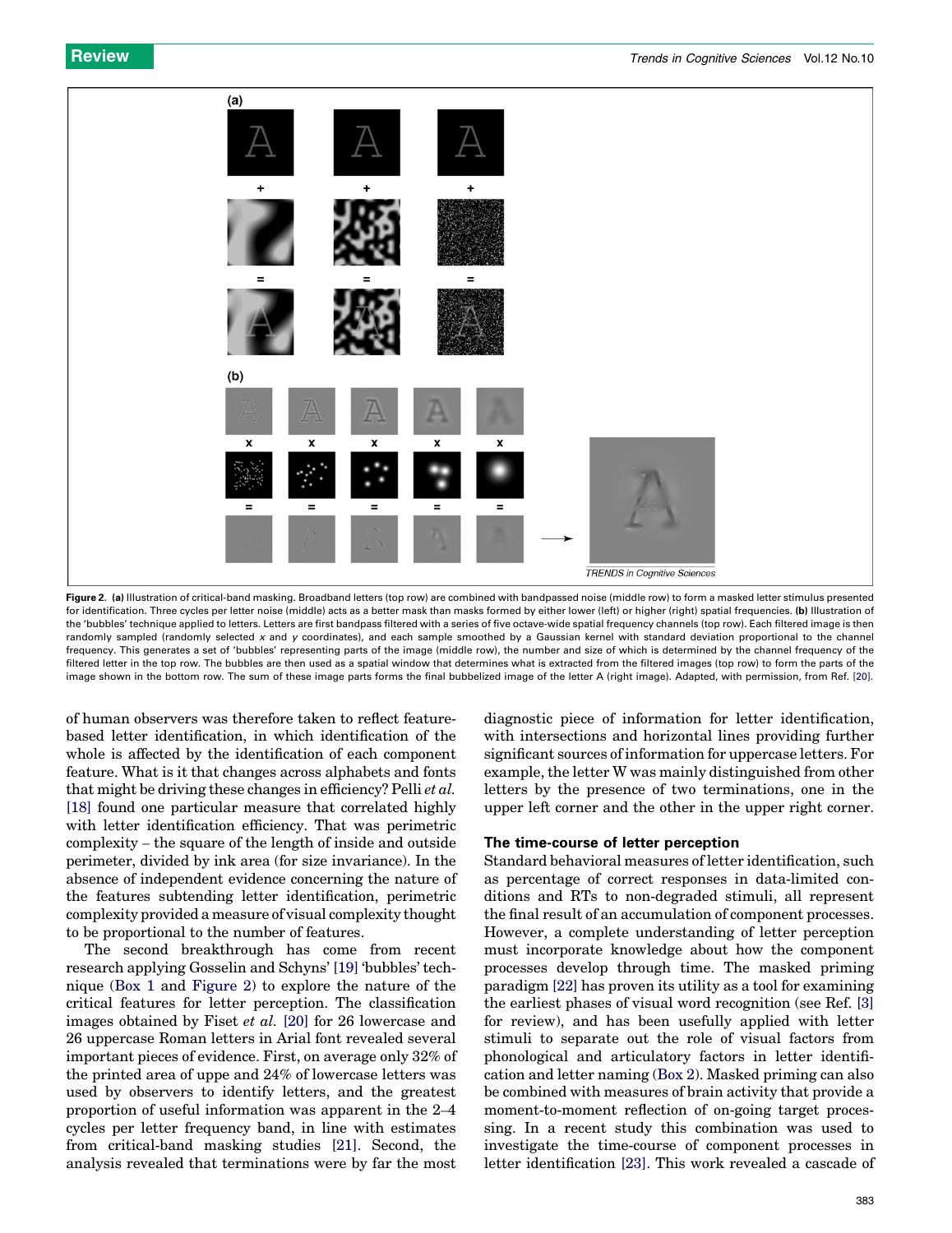#### <span id="page-3-0"></span>Box 2. Masked priming with single letters

In the masked priming paradigm [\[22\],](#page-5-0) prime stimuli are presented briefly enough to prevent the use of conscious predictive strategies that often contaminate standard priming effects. This paradigm is ideally suited for investigating early perceptual processing of familiar visual objects such as letters, without having to degrade target stimuli, and therefore complements the psychophysical procedures described in [Box 1](#page-1-0). In the majority of masked priming studies of letter identification performed up to now, primes were complete letters that varied in terms of their visual similarity with the target (e.g. c-C versus a-A) and whether or not they were nominally identical to the target (e.g. a-A versus c-A). The two main tasks used in these studies were found to be differentially sensitive to these two priming manipulations. The alphabetic decision task (speeded classification of letters versus non-letters) was found to be more sensitive to visual overlap than nominal overlap [51–[54\],](#page-6-0) whereas the letter naming task was much more sensitive to nominal overlap than to visual overlap [\[51,54,55\]](#page-6-0) (Figure I). One methodological conclusion from this research is that the letter naming task might be overly sensitive to phonological-articulatory factors, which are interesting in their own right, but render the task relatively insensitive to visual factors. However, phonological priming effects in letter naming only occur with complete phonological overlap across primes and targets. Similar sounding letters (P-B) do not facilitate letter naming relative to different sounding letters (F-B) [\[51,55\]](#page-6-0), whereas homophones of letter targets (e.g. sea-C) facilitate letter-naming responses to the same extent as same letter primes (c-C) [\[51\]\)](#page-6-0). The absence of priming from similar sounding letters might be because the overlap is practically always on the second phoneme, with mismatching information on the initial phoneme. Masked priming studies of word and object naming have shown that initial phoneme overlap is the key factor driving priming effects [56–[58\]](#page-6-0).

effects in the event-related potential (ERP) signal as a function of (i) prime-target visual overlap (peaking at 150 ms post-target onset); (ii) whether or not primes were the same letter as targets in the same case (180 ms posttarget) and (iii) whether or not primes were the same letter as targets independently of case (200 ms post-target). This constitutes important evidence in favor of a generic hierarchical model of letter identification in which visual features are mapped onto abstract letter identities via a series of increasingly invariant representations.

A comparison of ERP waveforms generated by letter and pseudo-letter stimuli can also provide useful information about the time-course of letter identification. One study found that the amplitude of the N170 component is larger for letters than pseudo-letter (false font) stimuli [\[24\]](#page-5-0). Another study using pseudo-letters that were matched to the letter stimuli in terms of component features, found that ERP waveforms diverged as early as 145 ms poststimulus onset [\[25\]](#page-5-0) ([Figure 3\)](#page-4-0). In this study, amplitude of the P2 ERP component differed across the 14 letters that were tested, but some information about individual letter identities was already available in the waveform before the peak of the P2. This was indicated by the fact that itemlevel voltage values in this time window were found to correlate significantly with predicted letter identification latencies derived from different versions of a generic interactive-activation model of letter perception, comprising feature and letter detector layers [\[4\].](#page-5-0) The best model was one with excitatory feedforward and feedback connections between layers, and within-level inhibition across letters, but no between-level (feature-letter) inhibition.



Figure I. Effects of nominal identity and visual similarity in three different tasks combined with masked priming: letter naming (NAM), alphabetic decision (ADT) and perceptual identification (PIT). Effects of nominal identity are calculated by comparing visually dissimilar same letter primes (a-A) and different letter primes (b-A). Effects of visual similarity are calculated by subtracting the priming effect of a visually similar same letter prime (c-C versus b-C) from the effect of a visually dissimilar prime (a-A versus b-A). Net priming effects are averaged over relevant conditions in two studies testing these conditions [\[51,54\]](#page-6-0), and expressed as a percentage of the combined priming effect size for each task.

The likely neural source of this early letter-specific brain activity is left occipital-temporal cortex [26–[32\].](#page-5-0) This fits well with research locating orthographic processing associated with printed words in a small strip of left fusiform gyrus called the visual word form area (VWFA, Ref. [\[33\]](#page-5-0)). Single letters dissociated from objects, faces, digits and letter strings in an area situated anterior to the peak of the VWFA [\[27,28,32\]](#page-5-0) [\(Figure 3\)](#page-4-0). Given their more anterior location, neurons in this area possibly instantiate abstract location-invariant letter detectors to be distinguished from more location-specific letter detectors involved in processing letter strings [\[34,35\].](#page-5-0) Furthermore, the fact that the letter-specific region and the VWFA fall within a more general object processing region [\[29\]](#page-5-0) is in line with the neuronal recycling hypothesis of Dehaene *et al.* [\[34\].](#page-5-0)

#### Putting the parts together

Recent evidence in favor of a generic feature-based hierarchical approach to letter perception therefore provides hope that a complete account of the processes involved in identifying isolated letters is within our grasp. More sophisticated models, such as the one shown in [Figure 4,](#page-4-0) will probably include multiple layers of simple and complex features converging on case-specific and possibly fontspecific letter detectors, which map in turn onto more abstract shape-invariant letter representations [\[23,34,](#page-5-0) 36–[38\].](#page-5-0)

There are several key questions that need to be addressed in future developments of hierarchical feature-based models. One concerns how the spatial relations between the different features are coded, if at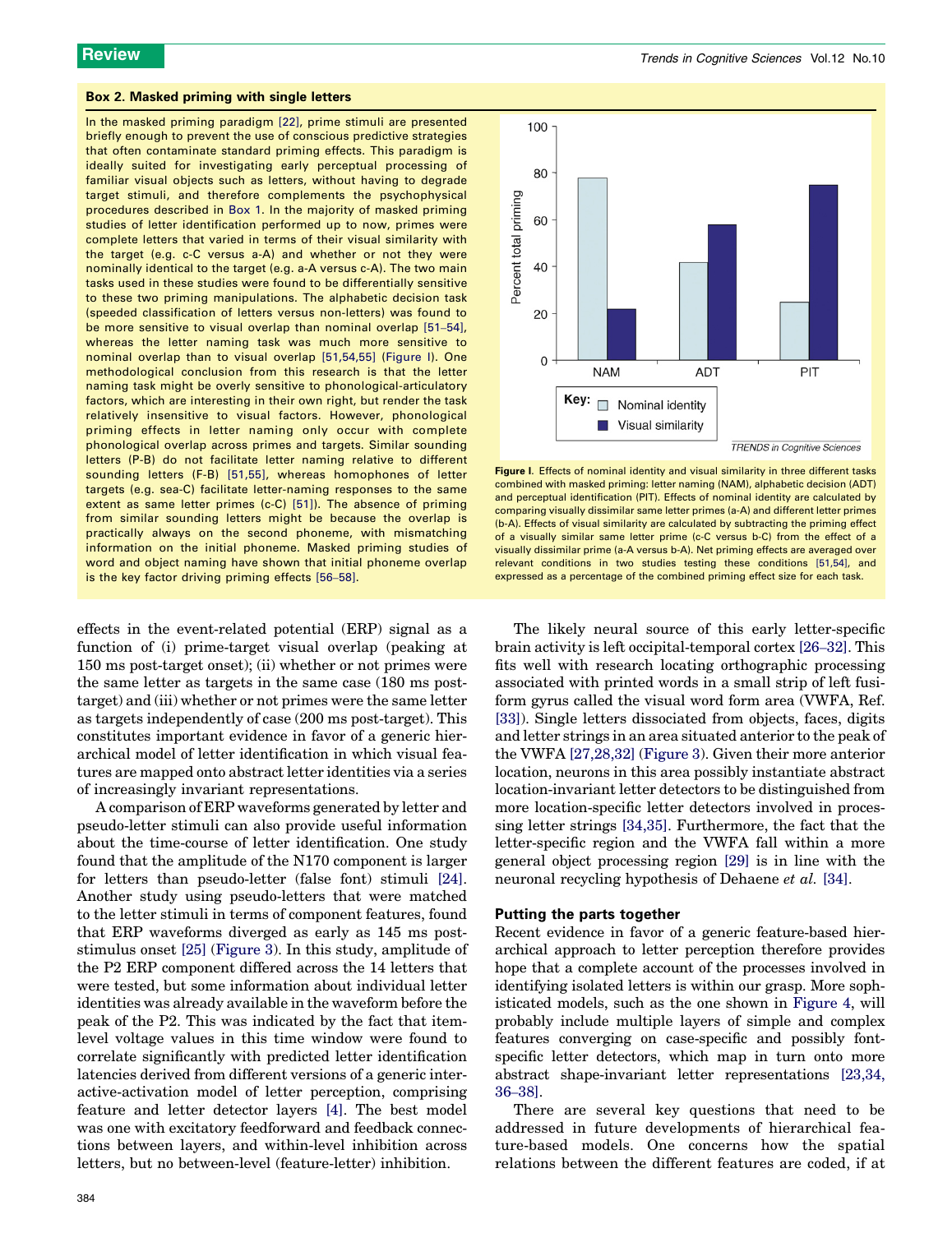<span id="page-4-0"></span>

Figure 3. Examples of letter-specific brain activity. ERP results from Rey et al. [\[25\]](#page-5-0) shown as (a) scalp maps of voltage differences obtained by subtracting ERP amplitudes generated by letter and pseudo-letter stimuli in three different time windows, and (c) grand average waveforms for letters and pseudo-letters over electrodes shown in (b). (d) Regions of brain activation measured by fMRI, with the single letter region [\[28,32\]](#page-5-0) indicated by red circles (left anterior fusiform), and for comparison the visual word form area (VWFA, Ref. [\[33\]\)](#page-5-0) indicated by blue triangles. The region in white is the conjoined activation of objects and letters found by Joseph et al. [\[29\]](#page-5-0) (left hemisphere on the right). Reproduced, with permission, from Ref. [\[29\].](#page-5-0)

all (because letters could be coded as an unstructured list of features). One influential theory of object recognition posits a key role for structural representations – that is a description of the object in terms of its component parts and their positional relations (such as 'x is left of y, y is above z', Ref. [\[39\]](#page-6-0)). A promising alternative is to code for the position of object parts by using object-centered coordinates, and there is recent neurophysiological evidence in favor of such object-centered coordinate systems [\[40\]](#page-6-0). This approach can be easily transposed to the domain of letter identification, using the features derived from empirical investigations of letter perception, augmented with position-in-letter information. Thus, for example, the letter 'W' could be coded as: termination upper left, termination upper right, intersection lower left, intersection upper centre, intersection lower right. It is this level of sophistication that might enable feature-based models to better account for patterns in the empirical data (such as letter confusions). Finally, one might also consider that such spatial relations are implicitly coded in hier-



Figure 4. A hierarchical model of letter perception. Shape and location invariance are gradually achieved via a hierarchy of increasingly complex neural processors. Adapted, with permission, from Ref. [\[38\]](#page-6-0).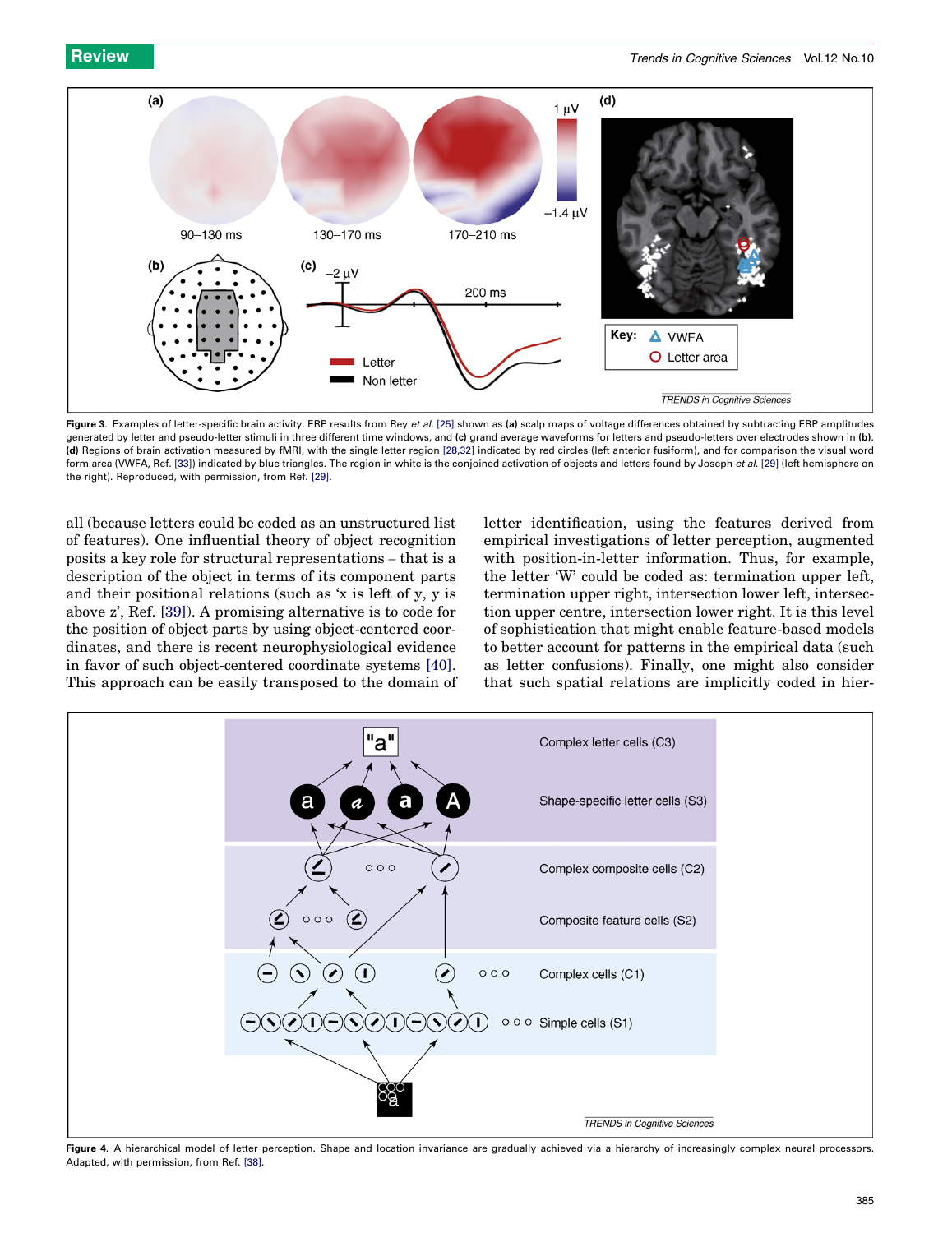<span id="page-5-0"></span>archical multi-level networks such as the one depicted in [Figure 4.](#page-4-0)

Another key question is: how the kind of hierarchical structure illustrated in [Figure 4](#page-4-0) could be learned by a biological system? Could the arbitrary association between lowercase 'a' and uppercase 'A' be learned without supervision (explicit tuition)? Polk and Farah [\[41\]](#page-6-0) proposed a solution to this problem based on the influence of common contexts onHebbian learning. The basic idea is that we learn to associate case-specific forms of the same letter by the fact that they commonly occur in the context of case invariant letters (such as in 'map' and 'MAP', in which case-specific 'a' is surrounded by case-invariant 'm' and 'p'). Alternatively, or perhaps in conjunction with this unsupervised learning, children could learn to link 'a' and 'A' on hearing the same letter name associated with each form. Finally, Hinton [\[42,43\]](#page-6-0) has recently demonstrated that a multi-layered network implementing increasingly complex features can be trained to recognize handwritten digits with high levels of accuracy.

#### Conclusions and future directions

What is the letter 'a'? This review article has shown that a rich empirical database has accumulated over the years, and there is hope that this will provide the necessary constraints for finding the answer to Hofstadter's [1] question. A major step towards achieving this goal has been made in recent years. Research applying psychophysical techniques has provided convincing evidence that letters are indeed identified via their component features, and there is important new evidence concerning the precise nature of these features. At the same time, research using electrophysiological recordings has started to provide valuable information about the time-course of component processes in letter identification, and functional magnetic resonance imaging (fMRI) studies have begun to isolate the brain regions involved in letter perception (as opposed to letter strings and other visual objects – [Figure 3](#page-4-0)).

The challenge now is to develop a computational model of letter identification that can successfully predict empirical data obtained from the wide spectrum of techniques that have been used to investigate letter perception up to now. Future developments of these models need to be constrained by behavioral, electrophysiological and brain imaging results, and should be articulated with concurrent developments in visual object recognition and printed word perception. It is the application of such multiple constraints that will guarantee success in putting the right parts in the right place at the right time in future computational models of letter identification.

#### References

- 1 Hofstadter, D. (1985) Metamagical Themas: Questing for the Essence of Mind and Pattern, Basic Books
- 2 Pelli, D.G. et al. (2003) The remarkable inefficiency of word recognition. Nature 423, 752–756
- 3 Grainger, J. (2008) Cracking the orthographic code: an introduction. Lang. Cogn. Process. 23, 1–35
- 4 McClelland, J.L. and Rumelhart, D.E. (1981) An interactive activation model of context effects in letter perception: Part 1. An account of basic findings. Psychol. Rev. 88, 375–407
- 5 DiCarlo, J.J. and Cox, D.D. (2007) Untangling invariant object recognition. Trends Cogn. Sci. 11, 333–341
- 6 Selfridge, O.G. (1959) Pandemonium: a paradigm for learning. In Proceedings of the Symposium on Mechanisation of Thought Processes (Blake, D.V. and Uttley, A.M., eds), pp. 511–529, H.M. Stationary Office
- 7 Selfridge, O.G. and Neisser, U. (1960) Pattern recognition by machine. Sci. Am. 20, 60–68
- 8 Hubel, D.H. and Wiesel, T.N. (1962) Receptive fields, binocular interaction and functional architecture in the cat's visual cortex. J. Physiol. 160, 106–154
- 9 Larsen, A. and Bundesen, C. (1996) A template-matching pandemonium recognizes unconstrained written characters with high accuracy. Mem. Cognit. 24, 136-143
- 10 Neisser, U. (1966) Cognitive Psychology, Appleton-Century-Crofts
- 11 Gibson, E.J. (1969) Principles of Perceptual Learning and Development, Appleton-Century-Crofts
- 12 Geyer, L.H. and DeWald, C.G. (1973) Feature lists and confusion matrices. Percept. Psychophys. 14, 471–482
- 13 Keren, G. and Baggen, S. (1981) Recognition models of alphanumeric characters. Percept. Psychophys. 29, 452–466
- 14 Podgorny, P. and Garner, W. (1979) Reaction time as a measure of inter- and intraobject visual similarity: Letters of the alphabet. Percept. Psychophys. 26, 37–52
- 15 Jacobs, A.M. et al. (1989) Letter perception in peripheral vision: a temporal discrimination matrix using eye movements. Percept. Psychophys. 46, 95–102
- 16 Courrieu, P. et al. (2004) Inverse discrimination time as a perceptual distance for alphabetic characters. Vis. Cogn. 11, 901–919
- 17 Courrieu, P. (2002) Straight monotonic embedding of data sets in Euclidean spaces. Neural Netw. 15, 1185–1196
- 18 Pelli, D.G. et al. (2006) Feature detection and letter identification. Vision Res. 46, 4646–4674
- 19 Gosselin, F. and Schyns, P.G. (2001) Bubbles: a technique to reveal the use of information in recognition. Vision Res. 41, 2261–2271
- 20 Fiset, D. et al. Features for uppercase and lowercase letter identification. Psychol. Sci. (in press)
- 21 Solomon, J.A. and Pelli, D.G. (1994) The visual filter mediating letter identification. Nature 369, 395–397
- 22 Forster, K.I. and Davis, C. (1984) Repetition priming and frequency attenuation in lexical access. J. Exp. Psychol. Learn. Mem. Cogn. 10, 680-698
- 23 Petit, J.P. et al. (2006) On the time-course of letter perception: a masked priming ERP investigation. Psychon. Bull. Rev. 13, 674– 681
- 24 Wong, A.C.N. et al. (2005) An early electrophysiological response associated with expertise in letter perception. Cognitive, Affective, &. Behav. Neurosci. 5, 306–318
- 25 Rey, A. et al. (2008) Testing computational models of letter perception with item-level ERPs. Cogn. Neuropsychol. [DOI: 10.1080/](http://dx.doi.org/10.1080/09541440802176300) [09541440802176300](http://dx.doi.org/10.1080/09541440802176300)
- 26 Flowers, D.L. et al. (2004) Attention to single letters activates left extrastriate cortex. Neuroimage 21, 829–839
- 27 James, K.H. and Gauthier, I. (2006) Letter processing automatically recruits a sensory-motor brain network. Neuropsychologia 44, 2937– 2949
- 28 James, K.H. et al. (2005) Letter processing in the visual system: different activation patterns for single letters and strings. Cognitive, Affective, &. Behav. Neurosci. 5, 306–318
- 29 Joseph, J.E. et al. (2006) fMRI correlates of cortical specialization and generalization for letter processing. Neuroimage 32, 806–820
- 30 Longcamp, M. et al. (2003) Visual presentation of single letters activates a premotor area involved in writing. Neuroimage 19, 1492–1500
- 31 Pernet, C. et al. (2005) Selective response to letter categorization within the left fusiform gyrus. Neuroimage 28, 738–744
- 32 Polk, T.A. et al. (2002) Neural specialization for letter recognition. J. Cogn. Neurosci. 14, 145–159
- 33 Cohen, L. et al. (2002) Language-specific tuning of visual cortex? Functional properties of the visual word form area. Brain 125, 1054–1069
- 34 Dehaene, S. et al. (2005) The neural code for written words: a proposal. Trends Cogn. Sci. 9, 335–341
- 35 Grainger, J. et al. (2006) Letter position information and printed word perception: the relative-position priming constraint. J. Exp. Psychol. Hum. Percept. Perform. 32, 865–884